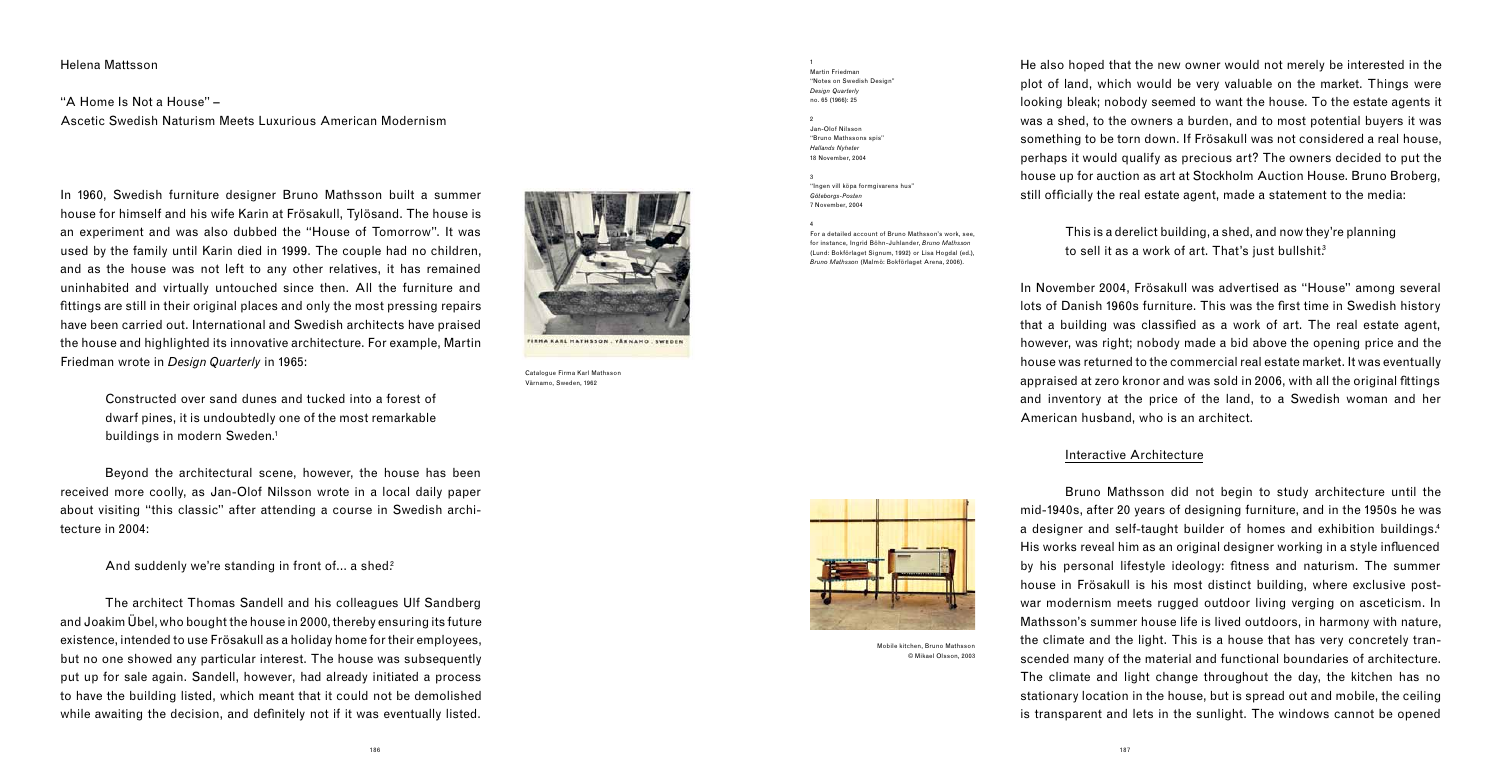but have an open passage between the inside and outside. The walls are on rails and can be opened and closed to change the layout.

 Throughout its existence, Frösakull has attracted attention and has been regarded by many as a "useless" house and even less viable as a home. What, then, defines a house, and what makes it a home? We tend to define and value architecture based on tectonics, materials and aesthetics. Modernism prioritized the visual aspect. The exterior, the facade that can be abstracted and becomes graspable at a distance, was more interesting than the interior elements of the architecture such as lighting, ventilation, and heating, that needed to be experienced rather than seen. Although this approach to architecture was questioned in the postwar era, and concepts such as a-formal architecture and antiaesthetics were introduced, our taste is still largely governed by visual elements, while more invisible qualities remain obscure: How is the room organized? What potential is inherent in this architecture? What lifestyles and situations are favored by an environment? Do not these immaterial qualities, the potential social forms that the environment enables, constitute the idea of both the home and the house?

American culture where the plumber is king and informality a virtue.<sup>5</sup> Bruno Mathsson's approach to architecture appears to have been closely related to what may be called an American architectural tradition, which might constitute a reference point for a study of his work. In this light, additional traditions of an entirely different origin are also revealed.

 In the late 1950s, architectural theorist Reyner Banham stated that architecture is a *service*, like the clothes that warm our bodies, the music that makes a dance floor, or a roof that shields us from the rain and wind. He defines architecture not as something material, but as a service that enables an activity, and claims that humans began to control their environment in two ways, which may be seen as the origins of archi-tecture. The first strategy was *avoidance*; by seeking the shelter of a cliff, a tree, a tent or a roof, humans could avoid disturbing climatic factors such as cold, wind, sun and so on. The second strategy, which has taken a back seat in architectural theory and practice, involves *interaction*. By interfering with the local meteorology, man created suitable environments. The campfire is a typical example of architecture as an "anti-house" where the environment is constructed using only non-material services (mainly light and heat). "A home is not a house," Banham wrote. He proceeded to speculate about an environment in which function has replaced aesthetics, an ultimate consequence of an

The house consists of two elements: a heated brick floor and an upright unit that is a bathroom on one side and an open fireplace on the other, which Banham considers an excellent example of the "anti-house":

> The "house" is little more than a service core set in an infinite space. $6$



Almost certainly influenced by *New Canaan* and *Case Study Houses*, a range of experimental budget homes designed and built between 1945 and 1966 on the US West Coast, Bruno Mathsson designed a series of glass houses, such as the villa in Kungsör from 1954. All these modern homes explored the potential of the plan as well as new building technology. The same elements, albeit with some variations, are used in all the houses: the concrete platform that rests directly on the ground, under-floor heating,

# An American Architectural Tradition

 In 1948, Bruno and Karin went to the USA at the invitation of Edgar Kaufmann Jr, the then head of the design department at MoMA in New York City, and met several of the most prominent American architects of the time, including Ray and Charles Eames, Philip Johnson and Frank Lloyd Wright. Bruno Mathsson was deeply impressed by the American way of building with large glass sections, under-floor heating and other highly developed services. After returning to Sweden, he showed a picture of Johnson's recently completed house in New Canaan to a journalist at the magazine *Form*, commenting:

> We could live like this in Sweden too… we are hopelessly backward here in Sweden!



New Canaan, Connecticut, 1949 © Bruce Davidson/Magnum Photos, 1964

5 Reyner Banham, "A home is not a house", *Art in America*, (April 1965); *Design by Choice*, ed. Penny Sparke (New York: Rizzoli, 1981): 56–60

6 Ibid, 60

Philip Johnson

Case Study House Pacific Palisades, Los Angeles, CA, 1945 Charles and Ray Eames © Jay Connor/Arts&Architecture, dec 1949

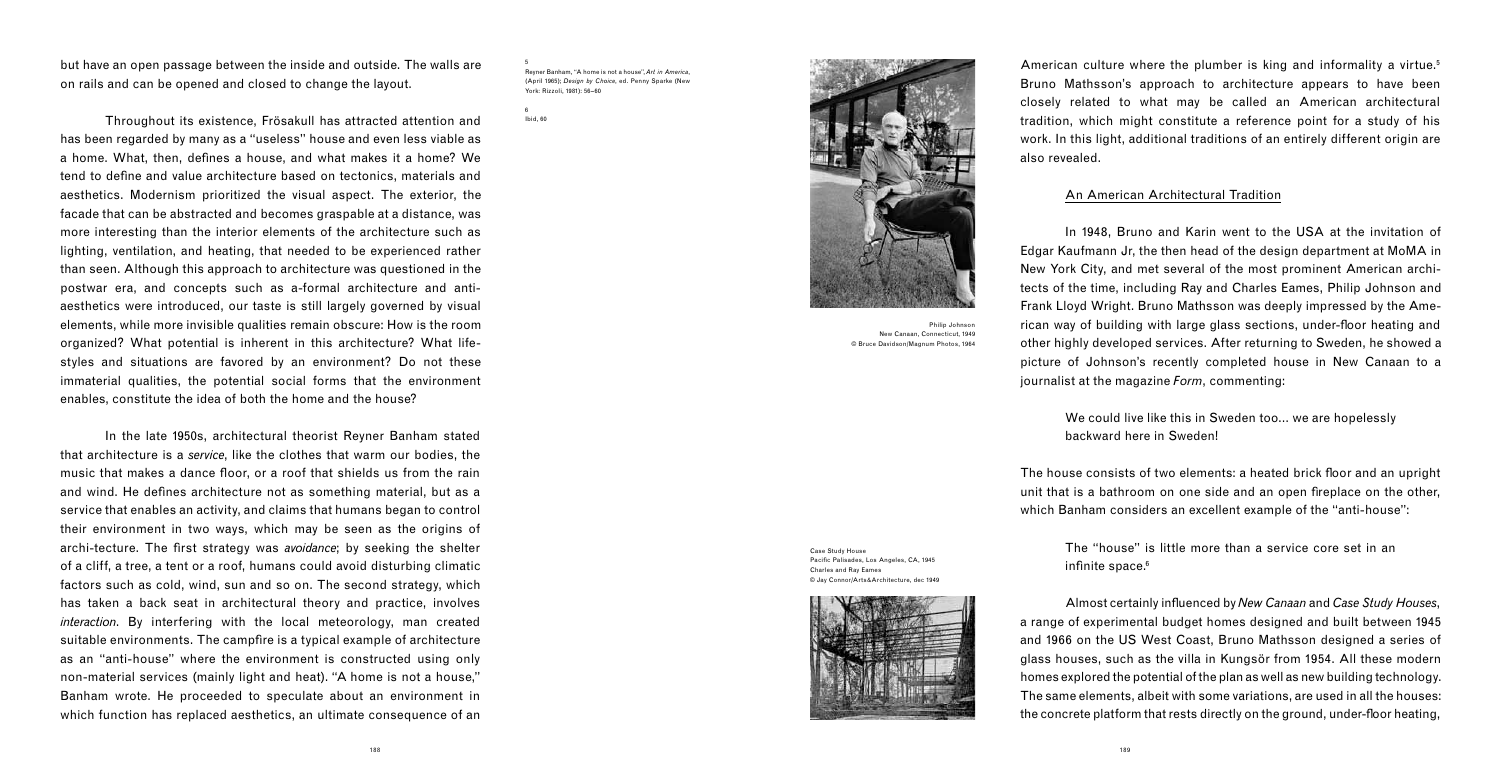triple-glass walls, separate windows for ventilation and a simple floor plan in which the kitchen and living room are combined, and the bedrooms are usually in line along a hallway. This floor plan is also found in Frösakull: the bedrooms are lined up, but here the kitchen is not combined with the living room; it is instead dissolved and "spread out" over the communal areas of the house. These homes were cheap to build, thanks to their simple construction delivered in pre-fabricated sections, with no need for foundation work as the houses were built on a platform directly on the ground.



Not only was Mathsson the first architect in Sweden to design and build glass houses on a large scale, he also patented and produced an insulating glass unit consisting of three glass panes with nitrogen in between called the "Bruno Pane" (he is even said to have been the first in the world to come up with this invention). An influential Swedish critic, Elias Cornell, wrote in the late-1960s:

not received more encouragement for his work to develop the art of building.<sup>7</sup>

Not since the middle of the 19th century has anyone studied and developed the glass house as meticulously as Bruno Mathsson has done. (…) It is to the detriment of the country and its architects that Bruno Mathsson has

First and foremost, I want to use the heat and energy from the sun. In this respect I have gone one step further by making the roof out of transparent corrugated and bent plastic, which resembles the waves on a lake. If desired, the house can be fitted with a sunscreen. The house will be heated by solar energy, so the warm air generated right under the plastic roof by the sunlight can be conducted down to the floor, where the heat will then rise up. Naturally, this needs to be supplemented with the existing electric under-floor heating. $8$ 

 Bruno Mathsson was an exploring builder, and the new potential of technology guided his efforts rather than tradition. During the war and postwar era, building regulations were rigid and it was difficult to obtain building permits. After less than a ten-year period, 1950–57, Mathsson ceased his activities in the field of architecture, with rare exceptions such as Frösakull, as the process of constantly applying for permits and exemptions for every innovation was too expensive.

 After the Second World War, the attitude toward technology was dynamic and complex, which opened the door to architectonic fantasies. Both in the USA and in Europe numerous experimental housing projects were presented, demonstrating in various ways the potential of new technology. In the UK, for instance, there is Alison and Peter Smithson's *House of the Future*, and in the USA, the *Monsanto House*. Bruno Mathsson's *House of Tomorrow*, the experimental house he presented as an idea in 1956 in the newspaper *Värnamo nyheter*, belongs among them.

 New technology, including the patented glass sections, the underfloor heating and the plastic materials, allowed the house to be divided according to individual requirements rather than to traditional functional divisions. The building thus has an appearance that sets it apart from a traditional family home.

House of the Future Daily Mail Ideal Home Exhibition London, 1956 Alison and Peter Smithson © Design Archives, UK

Bruno Pane, Kosta, Sweden © Mikael Olsson, 2002



Kungsör, 1954, Bruno Mathsson Scale 1:300 © Carl-Johan Viklund, 2009

7 Elias Cornell "Bruno Mathsson och tiden" *Arkitektur* no. 3, (1967): 110

8 Bruno Mathsson *Värnamo nyheter* (4 february 1956)



190 191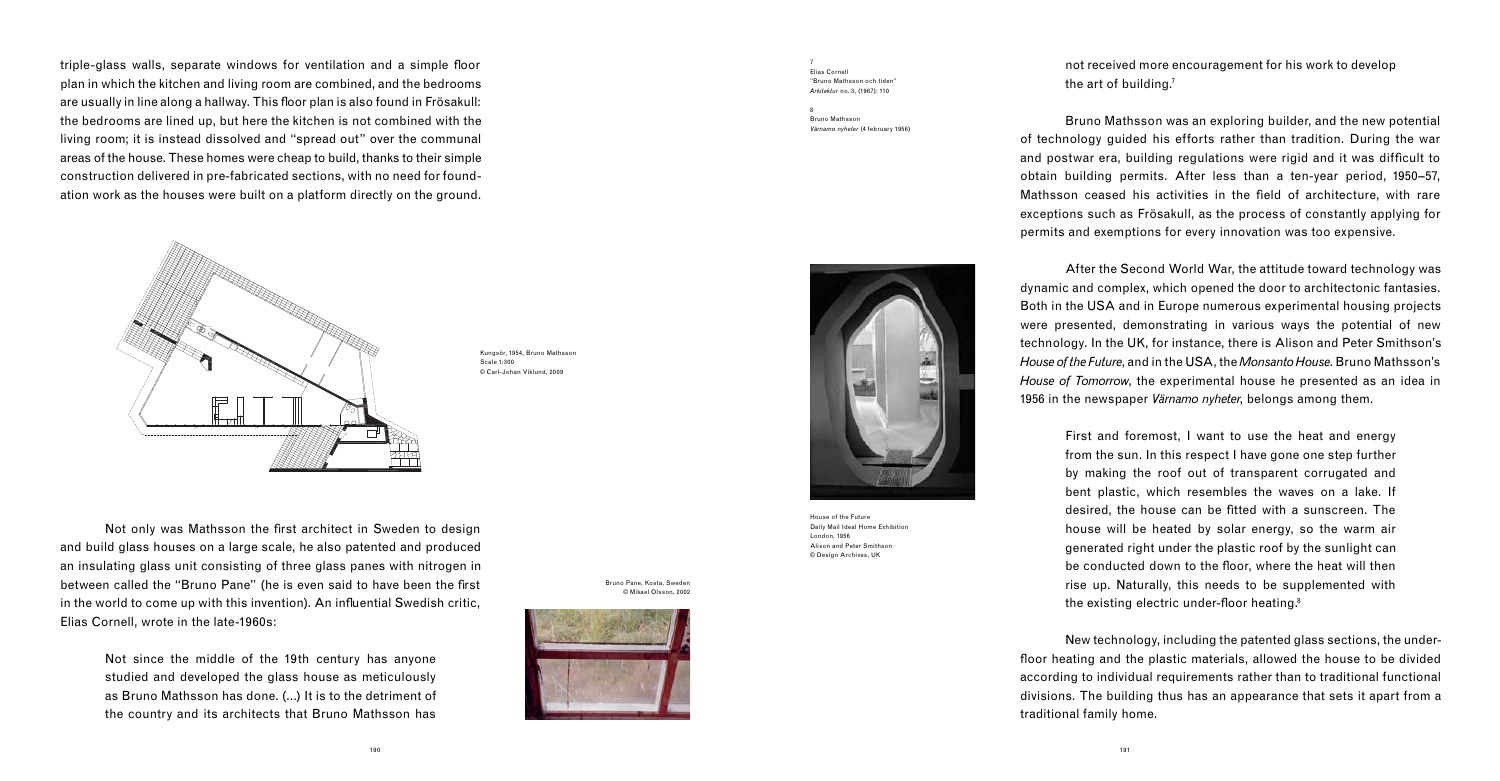### The Summer House in Frösakull

*The House of Tomorrow* was partially materialized in the Frösakull summer house in 1960, four years after it was presented in *Värnamo Nyheter.* Like most of Mathsson's glass houses, Frösakull consists of a base platform measuring 10x15 metres, on which a structure of galvanized iron is erected. The walls are made of corrugated plastic, South American wood ("parapine") and glass which have been attached directly to the structure. The roof was made by flexing translucent opal-white acrylic plastic between the rafters to form six barrel-vaults that run across the structure enclosing the entire space except for the inner court. Under the transparent vaults and steel rafters, a ceiling of angled and mounted wood slats is suspended, sifting the light like venetian blinds. The house has two yards: an inner court enclosed with corrugated plastic and thus screened from view, and a sun patio that is not on the platform, but is enclosed with the same corrugated plastic thus incorporating it into the body of the building. The layout is very simple; the building consists of two parts: a closed part with north-facing wooden walls for the bedrooms and bathroom/toilet, and an open part with corrugated plastic walls and a roof covering half the space that makes up the living room and inner courtyard. The only different part is the little sun patio, added as an extension to one of the façades.

> Part of the inner courtyard originally consisted of fine sand from Tylösand, but as the house has no thresholds and lets in a lot of air, the sand kept blowing into the house, which was subsequently exchanged for granite.





 From the outside, the building looks like a plastic box. The entrance is on the west-facing short side, and consists of a sliding segment in the corrugated plastic façade facing the street. It opens onto the large inner courtyard paved with Fjärsås granite. 9 A path of marble slabs leads under the loggia to a corrugated plastic wall that slides aside to combine the courtyard and the living room into one open space. The largest bedroom in the closed part is in line with the living room, with an opening between the rooms that can be closed with a curtain. The façade of the closed part, which also forms the living room's only fixed wall, has a built-in fridge, a china cupboard and a wardrobe. The stove is on wheels and can be rolled anywhere. A sink and draining-board unit is just outside the living room in the courtyard, under the loggia. The house has evenly spaced electric sockets along the skirting boards, so electrical appliances

Frösakull, 1960, Bruno Mathsson Scale 1:200 © Carl-Johan Viklund, 2009

9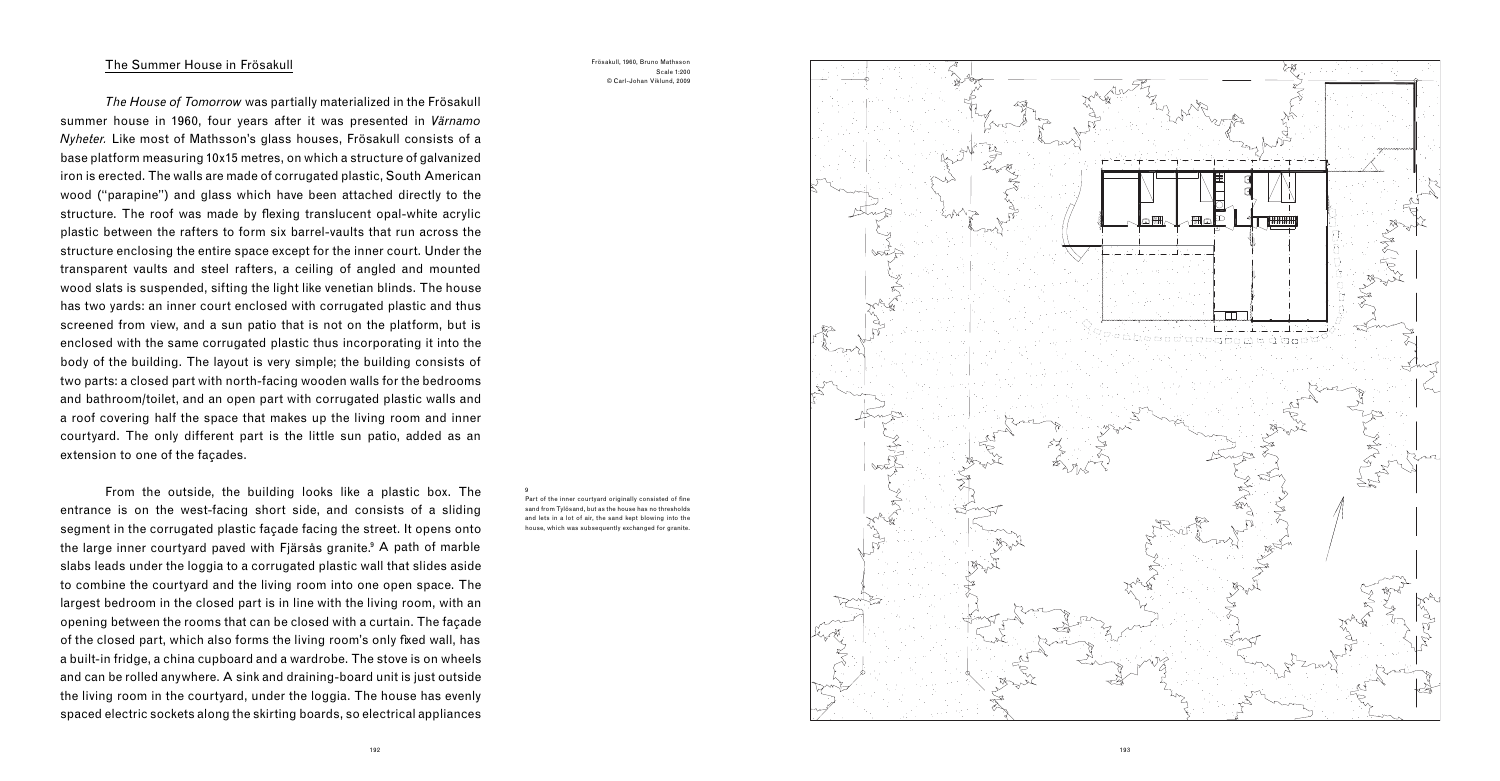can easily be moved around. Technology is installed to serve social life and specific requirements as to flexibility. Frösakull differs from many of its antecedents, including Johnson's *New Canaan*, in that it does not have a service core. Technology and other services are instead spread throughout the plan, which also means that the kitchen can be dissolved and mobile. This potential for change and built-in variability makes the building appear to be a stage rather than a house divided according to functional purposes.

 The house lacks ordinary doors in strategic places where there would normally be clear boundaries between functions and degrees of privacy, such as between the courtyard, the living room and the bedrooms. Instead, whole sections of walls may be opened and closed, giving the house a dynamic layout. If the wall between the courtyard and living room is drawn, the courtyard has the appearance of an empty space in the body of the building, but when the wall is entirely open between the living room and courtyard a new layout emerges: a monumental open space along a long building. The glass wall of the bedroom may also be opened to incorporate the landscape behind the house, leading down to the sun patio which is for private naturism and allows residents to be nude in the sun without being seen. The patio has a sand floor and a shower. Closing the curtains between the living room and bedroom creates a private quarter: a bathroom – bedroom – sun patio for nude sunbathing.<sup>10</sup>

Professionally, Bruno Mathsson was influenced by the turbulent period in Swedish history in the 1920s and 1930s, during which the modern Swedish state was evolving. Major changes took place politically, economically and socially, and there were great innovations in architecture, art and design, which was strongly influenced by continental Europe. The *Social Democrats* came into power for the first time, and Prime Minister Per Albin Hansson formulated the idea of a Swedish welfare state: "The good home knows of no privileged or disantvantaged, no favourites and no foster children. No one looks down on anyone else." The minds that would populate the welfare state would be egalitarian and ethically aware and they would be shaped partly by new architecture and new commodities. Like many others, Bruno Mathsson saw the buildings, commodities and ideals of this new movement at the *Stockholm Exhibition* in 1930, which introduced architectural modernism in Sweden. The exhibition applauded the new technology and the growing consumer and media society with illuminated signs, advertising and film screenings, along with the emergence of an anti-consumerist body culture centered on hygiene and outdoor sports. This disparate dynamics of affirmation and restriction in relation to desire and consumption, and ultimately to architecture and commodities, has left a deep imprint on Swedish functionalism since the 1930s.

 Another important movement evolved alongside the emergence of functionalism: the health and sports culture. The health and sports enthusiasts helped to build "public health" as part of the strategy for creating a new, healthy, egalitarian human being governed by needs rather than desires. Although the legal holiday entitlement was not introduced until 1938, the first parliamentary bill on legislated holidays was presented as early as 1917. One reason that it took so long to be introduced had to do with doubts about the workers' ability to utilize their free time constructively. Holidays must not become demoralizing "free time" used for, say, uncontrolled consumption. The Swedish Tourist Association's walks and hostels, and the exhibition *Free Time* which Gregor Paulsson helped to organize in 1936 in Ystad as the first of its kind, are examples of attempts to influence and fill leisure time with

#### Functionalism and Outdoor Life



"Granit här också, marmor" (Granite here as well, marble) Bruno Mathsson's personal notes in the magazine *Veckojournalen* 25, 1961 © Mikael Olsson, 2003

#### 10

Tylösand is famous for its beach and is popular among sunbathers. Naturists have also frequented the area. The outdoor sports enthusiast Gösta Zadig was Bruno Mathsson's closest neighbor, having built a house there already in 1949 out of several building huts positioned around a central courtyard and a separate, screened patio for nude bathing. Mathsson did not call on Zadig until he had built his own house, but he was inspired by Zadig's patio and added one to his own house. From a talk with Gösta Zadig, 27 July, 2006, Frösakull.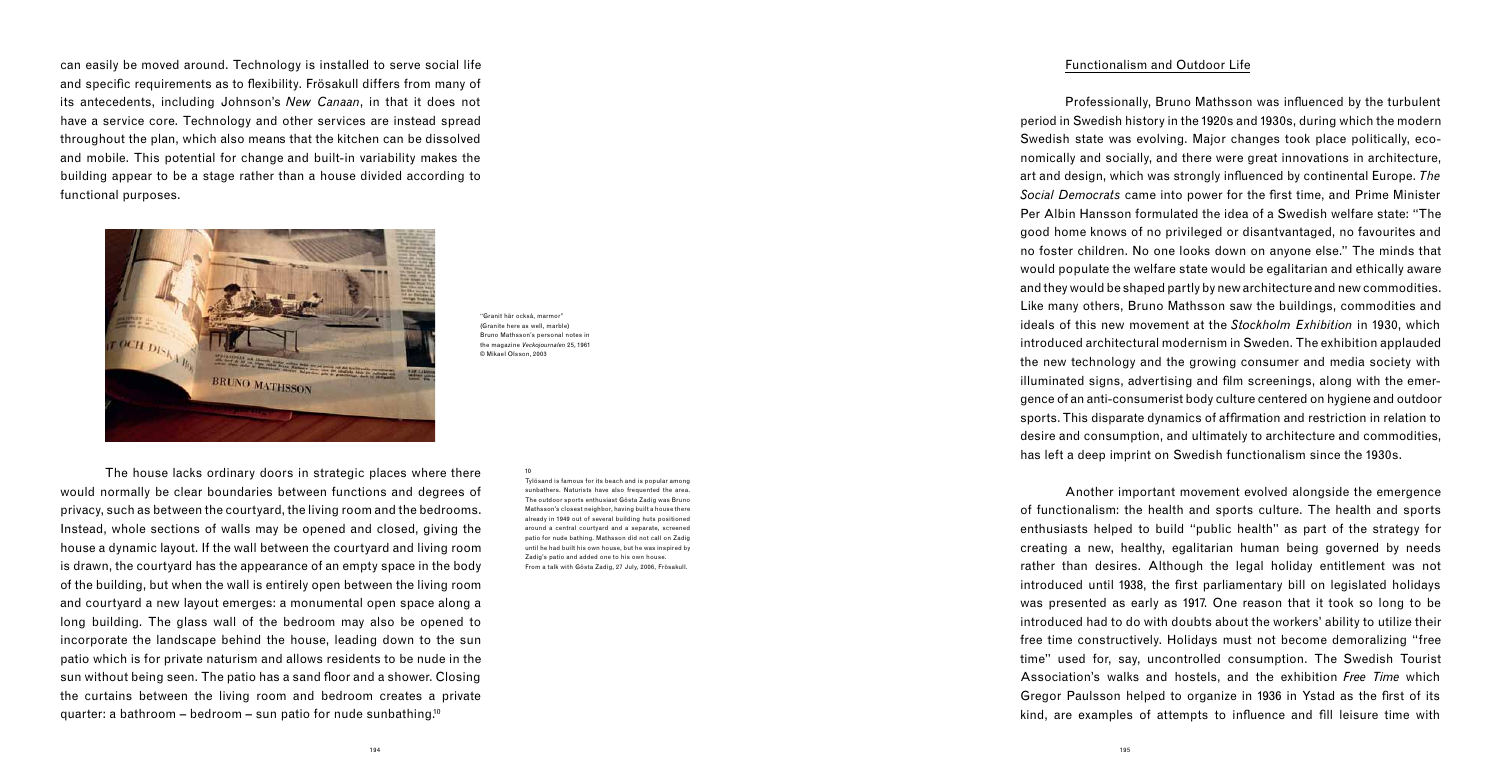structured activities. The same people were largely engaged both in the Ystad exhibition and in the debate about free time at the *Stockholm Exhibition*. Examples included Alva Myrdahl, Gotthard Johansson and Gustaf Näsström and others. Näsström wrote:

They managed their assignments in the same spirit of building the new welfare state that had inspired the men and women involved in the *Stockholm Exhibition* in 1930.11

 There was an ascetic and moralizing undertone to the health and sports movement, whose primary message was if not to convert people, then at least to educate them in how to live healthy lives and improve public health. This involved producing a new approach to the body, to objects relating to the body as well as to the environment.

In the late 1800s, when the tuberculosis bacteria had been identified. "evil" took on a material form and a scientific definition, but it was not visible to the naked eye, which gave rise to general, collective fear. Hygiene was not merely a program of the medical sciences and the state. It also generated popular notions of, and strategies for, fighting this evil. These "self-practices" were to have a great impact on many different fields.<sup>12</sup> Functionalism came to absorb these ideas and link them to a strategy for housing and urban planning. Apart from trying to block or prevent illnesses by means of barriers, ideas on how to exterminate disease also flourished. The sun was considered to be a "disinfecting oven", and both the health and sports movement and the modernists were sun-worshippers.

The concept of naturism has nothing to do with nudity. It is about subscribing to a lifestyle where one is opposed to all unnecessary consumption in order to live in harmony with nature. There are even naturists who use swimming costumes but who are more moderate in their consumption of other goods.<sup>13</sup>

 In the late 1920s, sunbathing, or naturism, grew into a popular movement thanks to groups of men who lived a collective outdoor life in nature, and in 1928, the brochure *Against the swimsuit culture* prescribed nude bathing as an ancient Swedish custom. Skin specialist Johan Almkvist was the figurehead of the Swedish naturists. He claimed that it was unhealthy to keep the body constantly covered by clothes:

Bruno Mathsson came into contact with the fitness movement in the mid-1930s, when he read health guru Are Waerland's articles in the magazine *Frisksport* (Health and Sports) and ate roughage and raw vegetables. Sun and oxygen were as important to the health and sports advocates as light and air were to the functionalists. In addition, the transparency promoted by the modernists was expressed in very concrete spatial terms by health and sports advocates who transferred certain domestic functions, such as sleeping and cooking, from the interior to the exterior. Are Waerland advocated sleeping outdoors and had beds outside:

We should be naked as often as possible and only use clothes when necessary as protection.

 Being naked at home was part of the naturist lifestyle, and it was also important to emphasize that nudity in itself was not immoral, as were actions carried out by unsound people. Just as free time should be filled with content to prevent people from being tempted by uncontrolled desires, it was also important to have sensible things to do in the nude, such as gymnastics and other bodily exercises. Alcohol and tobacco were prohibited, of course, and the diet should be vegetarian and healthy. The naturist was, and still is, explicitly against consumerism, as expressed by the Swedish chairman of the *Swedish Naturist Society* in 2006:

 Naturism and nudism may be seen as yet another strategy in a self-disciplinary practice in which individual desires are controlled in favor of more general needs.

# Lifestyle Architecture

I have estimated the gain in oxygen during one night to more than one-third of consumption indoors, since the depth of breathing itself stands in direct relation to the

"Six months each year Are Waerland spends his nights in this open alcove." Are Waerland, "Gammal vid 20, ung vid 60" (Old at 20, young at 60), *Frisksport*, 1935

11 Gustaf Näsström *Fritidens morgonrodnad* Offprint from Ystads Fornminnesförenings skrift no. 21 (1976): 52 Näsström also points out that it was Gregor Paulsson who highlighted the concept of free time. In 1926, there were only two definitions of free time according to the Swedish Academy's dictionary: the time one is free from a periodic illness (especially fever) or the time when a student is not attending school.

12 Jan Olov Nilsson "Man måste härda sig" *Möjligheternas landskap: nordiska kulturanalyser,* eds. Anders Linde-Laursen and Jan Olov Nilsson (Köpenhamn/Stockholm: Nordiska ministerrådet, 1994)

13 Linda Stark Interview with Inge Gullander chairman of the Swedish Naturist Society *Hallandsposten* (31 July 2006)

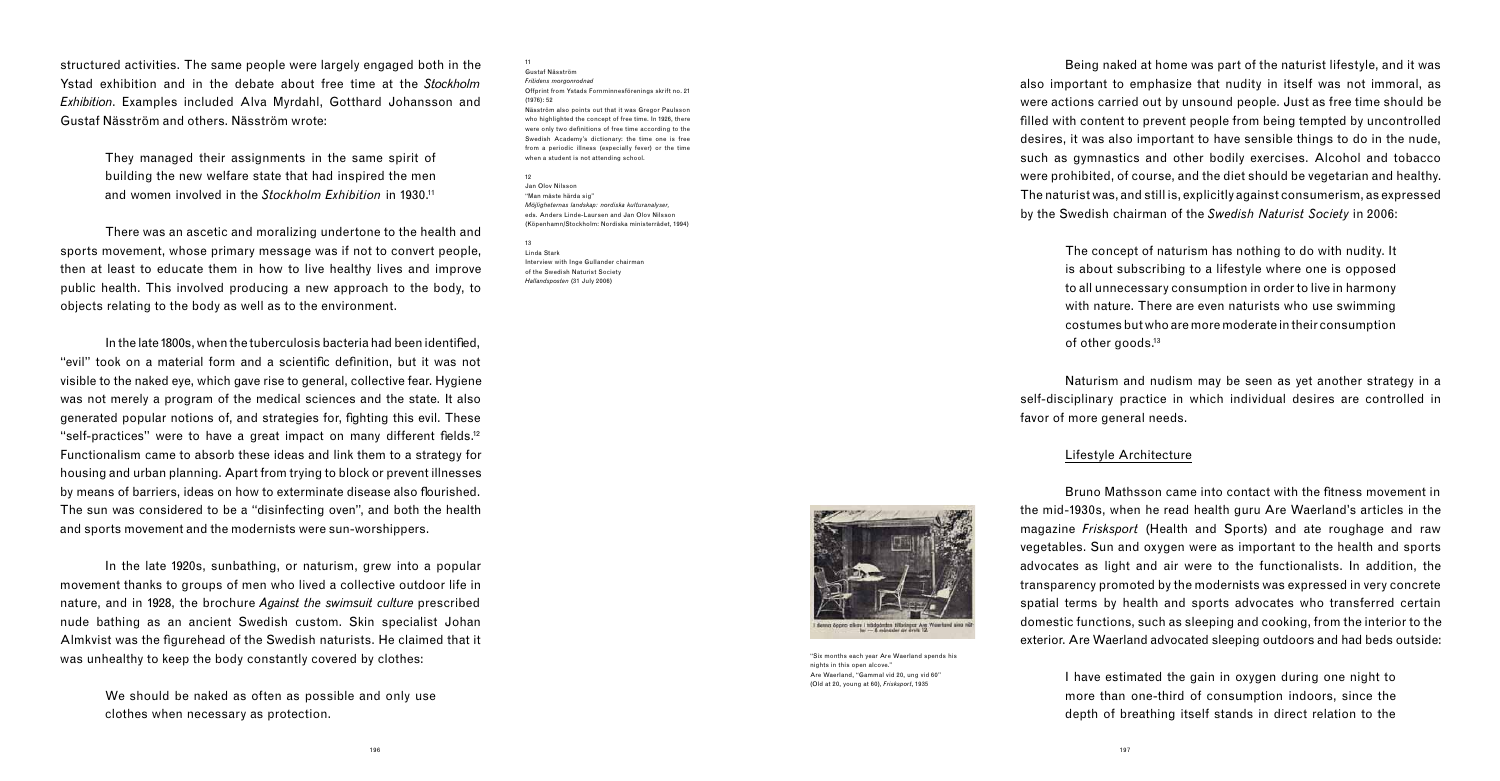freshness, coolness, purity (low dust content) and humidity of the air. The dry, dust-saturated indoor air is one of the main causes of respiratory disease.14

(...) a typical example, in its meticulous attention to detail, of this fitness furniture philosopher's eagerness to take his life philosophy and professional potential to their utmost consequences.<sup>16</sup>



 Following a visit to Waerland's home, Bruno Mathsson built an outdoor bed shaped in accordance with his body. It was a sort of metal tub on wheels, light enough to be moved indoors and outdoors, and it was covered by a body-shaped plastic hood with a zipper that could be heated with five liters of water in a demijohn.<sup>15</sup> The bed caused a stir when it was shown at the exhibition *Our Habitation* in 1941, and one critic in the magazine *Form* described it as:

Among fitness enthusiasts not only the bedroom/bed "moved outdoors" to be "disinfected" with air and sunlight, the kitchen was also often built outdoors, and a plain fare was to be prepared in these simple

cooking facilities. Simplicity and anti-consumerism are a form of lifestyle that is often supported by scientific discoveries, as Are Waerland wrote:

Civilized man has completely forgotten that the pleasure of eating lies not only in the choice and preparation of food, but above all in the body's ability to absorb nutrition, or in the natural, healthy need for 'tissue regeneration', which always stands in direct relation to the functionality of the respective organs. If this functionality is first-rate, then every meal is a feast – no matter how simple. And here simplicity is the fundament of life.<sup>17</sup>

 Bruno Mathsson also designed an outdoor kitchen in the form of a tent-shaped shed on the lawn outside his mother's house. According to Agne Windmark, editor-in-chief of *Frisksport* (Health and Sports), Bruno Mathsson was a veritable "health architect" who converted the health program's plans into a new lifestyle, new commodities and new homes.

> When I have created for myself, according to Waerland's plans, perfect health, which I have set as my goal (…) I will start to redesign the interiors of Swedish homes. And not just the interiors but also the *houses* themselves. This diet and approach to life that the fitness movement presents to people calls for *a fundamentally new style* – with new, simple, *beautiful* utensils, not least.18

 This tension between control and encouragement of human desires is already discernible in his very first design commissions, the chairs from the early 1930s. The chairs are functional and ascetic at the same time, while embodying a conscious marketing strategy, with, as he himself puts it, a "psychological price". The first chair Bruno Mathsson exhibited, an upholstered "baroque" chair, won him a scholarship and, later, a trip to the *Stockholm Exhibition*. Influenced by the functionalist architecture and furniture, he stripped the "baroque" chair of its fabric and padding, leaving only the wooden frame and girth straps. Presented like this, the chair was a typical functionalist product, but Mathsson also

Bruno Mathsson outdoor bed 1930s Värnamo, Sweden © Mikael Olsson, 2004

14 Are Waerland, *Frisksport* (1935): 35

15 Ingrid Böhn-Juhlander *Bruno Mathsson* (Lund: Bokförlaget Signum, 1992): 107

16 Erik Wettergren "Vår bostad 1941", *Form* (1941)

17 Are Waerland, *Frisksport* (1935): 35

18 Ibid